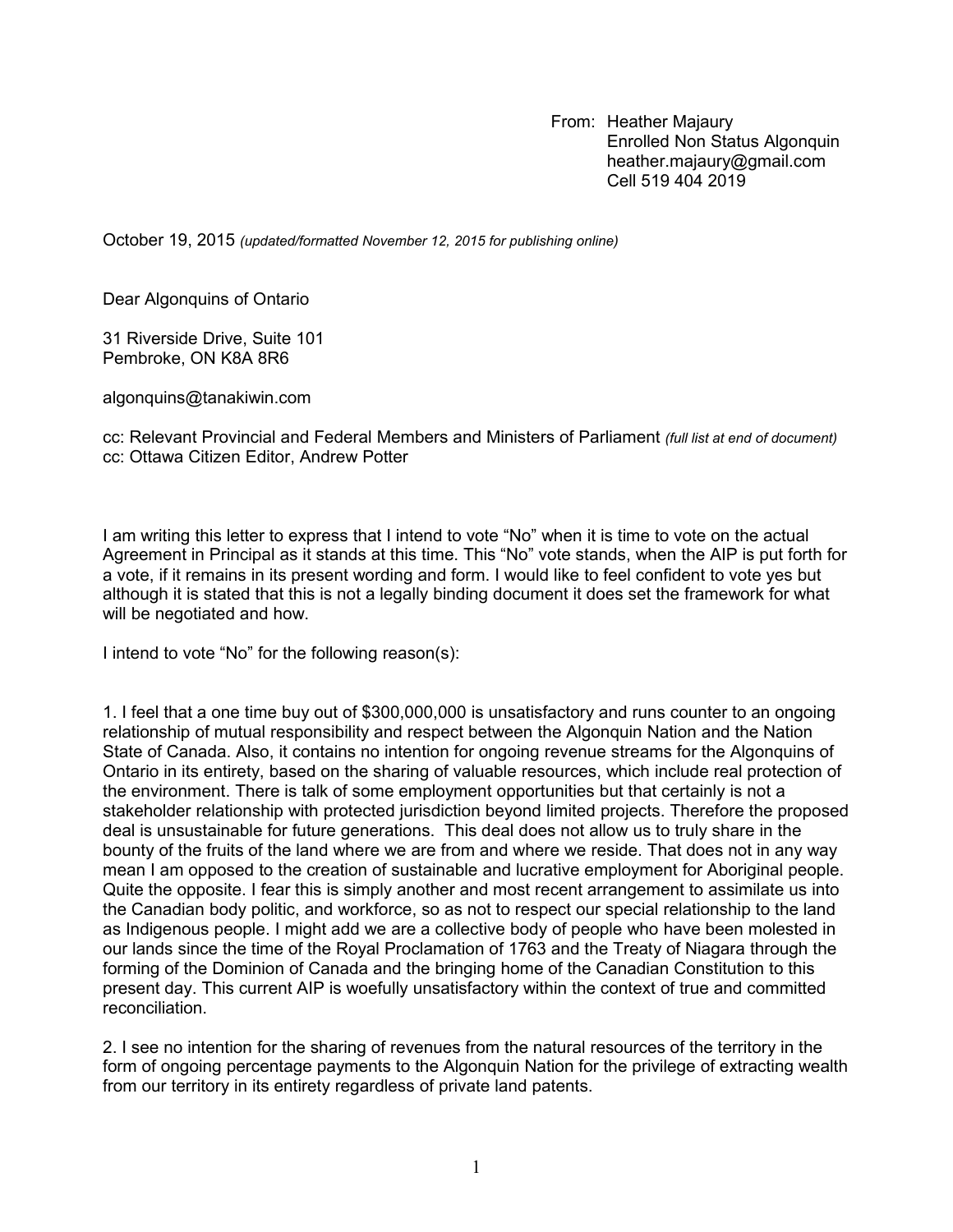3. The land that is being taken away from our jurisdiction is worth much more in a regular market than what is being cited to us in this document as compensation for the future.

4. Microscopic amounts of land that are returned to us as fee simple should not be considered the compensation. The land is already ours. The fact that the nation state illegally over time stole much of our original territory is not the fault of the Algonquin. It is a burden of the state to reconcile. It should not remain a burden of the Algonquin. Thus if Algonquins are not able to benefit from that land due to private patents created without our consent then the Government of Canada needs to pay Algonquins on an ongoing basis in compensation for being barred from such lands. The ongoing wealth and sustenance from the original land base need to be provided in the most reasonable manner. Such provision must ensures that the human rights, Indigenous rights and culture of all Algonquin people are protected and served. In the instance where identified sacred lands are captured in illegal historical acquisitions these lands should not be further developed at this time. They should be protected and returned for the enjoyment of all. In the instance where such sacred lands have already been developed then actions should be taken to restore if possible. And/or recognize the significance of the land that has been stolen and fair recompense made. If one time recompense that is fair is not attainable then ongoing recompense needs to be negotiated and fulfilled that is directly related to past grievance ignored and never fulfilled.

5. 117,500 acres is a postage stamp approach to reconciliation. It is no longer considered acceptable in light of the United Nations rejection of the "Doctrine of Discovery." Such a flawed and outdated doctrine can no longer be used as an underlying principal for the justification for claiming jurisdiction and holdings of Indigenous property by Nation States. This also is in keeping with the spirit of the Declaration of the Rights of Indigenous People's which Canada is now a signatory.

6. The comprehensive land claim process does not conform to what would be considered an acceptable domestic remedy to past grievance in our context or within an International context and the amount of time this agreement is taking is also not reasonable in terms of satisfying what would be considered a domestic remedy. It is taking this long because of the ambiguity of the policy itself, the inappropriate financing of the process, and the lack of will on the part of the Federal Government to truly respect ongoing original title. Our nation must extinguish title to vast parts of land to settle with your government.

7. If this is indeed the only land or property left for Algonquins to derive a collective sustainable living from, providing for our human rights and cultural needs, and protect us from further encroachment, then it must be returned without any requirement of payment on the part of the Algonquin nation and be under the full jurisdiction of the Algonquin nation. Of course there are intersections of shared responsibility and jurisdiction but Algonquin jurisdiction must be respected beyond simply a "fourth world" arrangement which compromises our self determination as a free people.

8. There are several areas of the identified territory at this time that are shared spaces with either Algonquins that live inside the boundaries that define current Quebec that must be protected as sacred lands and Algonquins who are Ontario based. An agreement to develop these locations specifically in the Ottawa River which is the heart of Algonquin Nation Territory and always has been without the consent of all of the Algonquin Communities on both sides of the River is a problematic endeavour that conveniently and illegally removes federal fiduciary responsibility to the Algonquin nation while desecrating sacred sites that are vitally important to the Algonquin people culturally.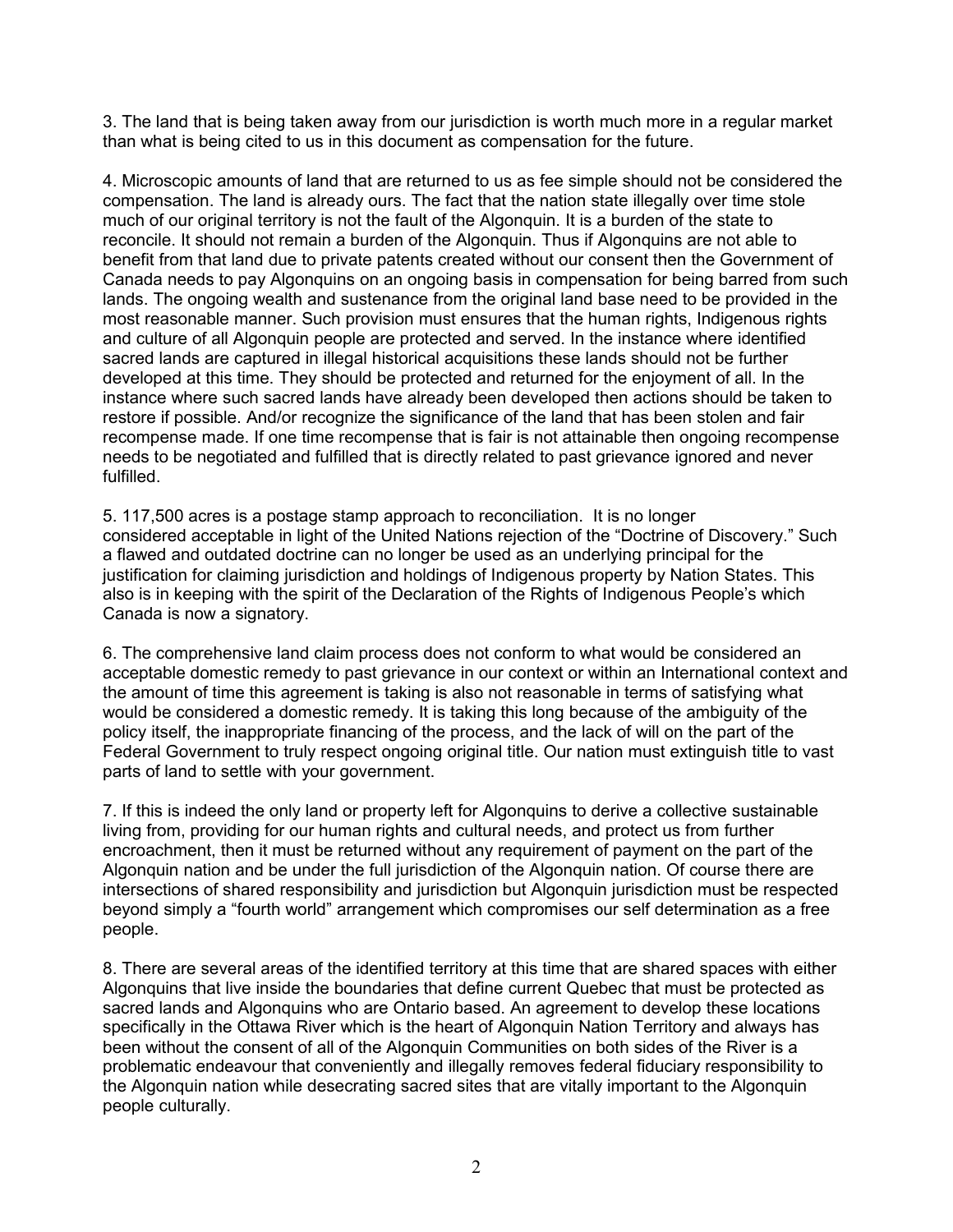9. I do not believe Algonquin people have been consulted in a manner that confirms consent. There are many Algonquin who seem not to know much about this claim and the details. A singular website is not enough. Community meetings where minutes are not accessible with records of decisions with actual recorded discussion does not confirm consent of anything. It simply states that some people were told some things. And at times people are being told different things depending on what list or community they are from.

10. There has been no properly drafted constitution that defines beneficiary or citizen and yet negotiations about specific properties have occurred on behalf of a body politic that is only partially formed. There remains incongruities in administration and acceptance, and communities remain in disagreement about criteria. This should be completed before any more formal negotiations occur.

11. Your current certainty and finality clause only benefits the Canadian State and leaves the Algonquin Nation with no recourse should the Canadian State not meet its obligations upon a final agreement.

"The Final Agreement will provide that the Algonquins release Canada, Ontario and all other Persons for all claims, demands, actions or proceedings of whatever kind, whether known or unknown, that the Algonquins ever had, now have or may have in the future, relating to or arising from any act or omission before the Effective Date that may have affected, interfered with or infringed any or all Section 35 Rights of the Algonquins in relation to lands and natural resources in Canada, other than the province of Quebec, and any other matter that may be specifically addressed in the Final Agreement."

I assume indemnity in this context means security against or exemption from legal responsibility for one's actions. This needs to be made clear what is an indemnity in this context Why should Canada be absolved from all responsibility in its process of consultation if it is found to be in error?

12. I also see no mention of Section 25 Rights and without this awareness respect and inclusion informing this framework I cannot vote yes to the current AIP.

13. Finally I see no commitment to a process that incorporates Algonquin Anishinaabeg legal and language concepts into the framework therefore I fear the entire process is biased in serving the western colonial system and will not generate a truly equitable agreement that honestly protects Algonquin interests within the meaning of the original Treaty Belts that were exchanged in 1774 between the British Crown and the 24 Nations. Without reference to such underlying frameworks and only referencing the Proclamation of 1763 without addressing Section 25 of the constitution, this AIP falls short of a framework I can trust going further. A framework although not legally binding at this time carries influence and weight and must have integrity. That integrity means making an agreement between Canada and the Algonquin Nation that satisfies International law and my own personal conscience. The language in this document does not express or reflect Algonquin cultural values and concepts including being drafted in both French and Anishinabemowin — Algonquin dialect. I do not see Algonquin legal principals as justifications for decisions. Only the legal principals of the nation state. I desire to know exactly how this framework harmonizes with the International Declaration on the Rights of Indigenous Peoples now that Canada is a signatory.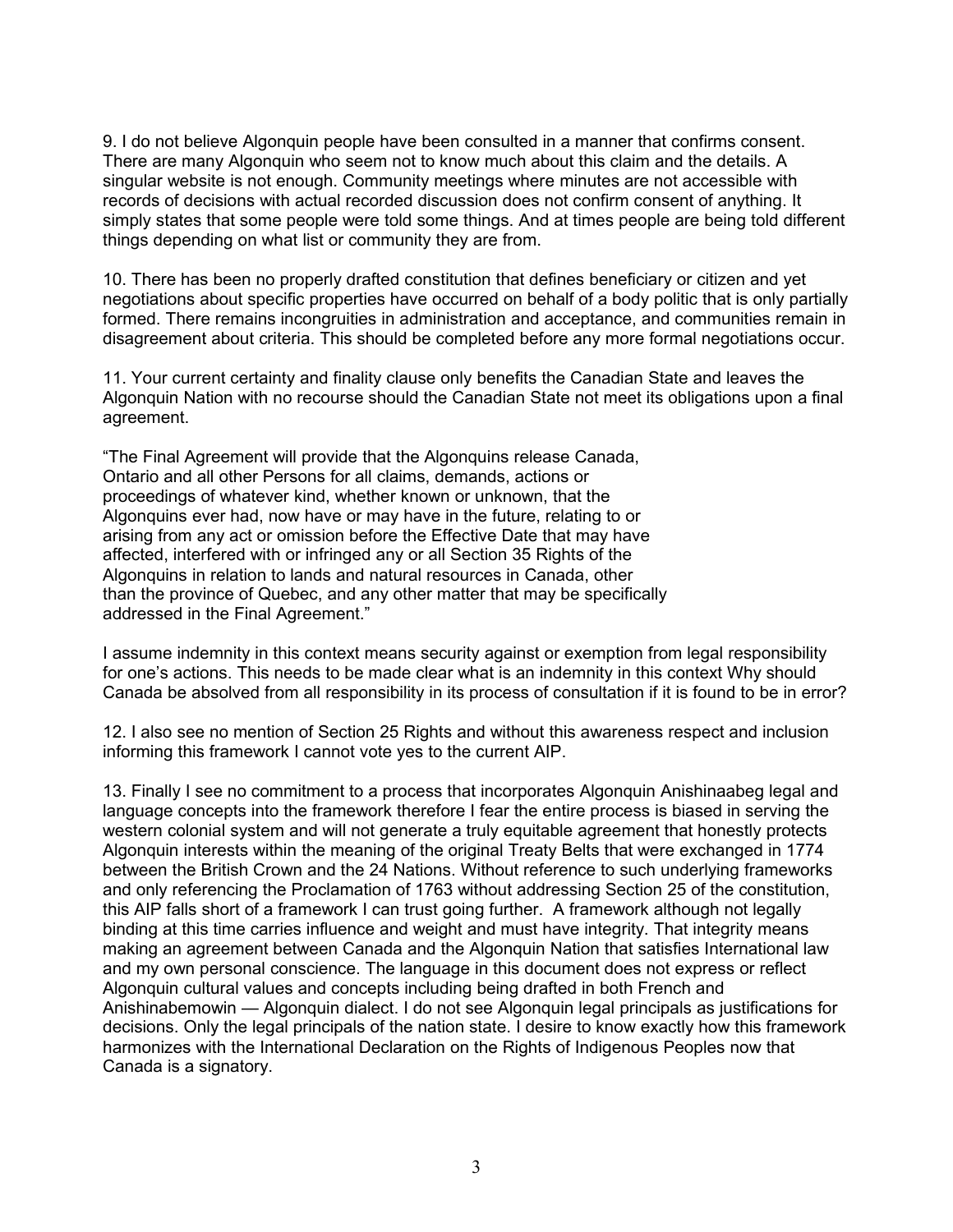14. There are no damage payments separate from the \$300,000,000 to acknowledge the pain and suffering to generations of Algonquin people and the impact of land and cultural theft on the actual lives and wealth of individual Algonquins that form the collective. Without concrete acknowledgement of the many ways Algonquins were swindled out of their birthrights there is no healing.

15. The current hunting agreement which is simply a preferential tag system emulating the recreational hunt does not reflect the values of Algonquin people. Nor does it give us real power of jurisdiction within the boundaries of our territory.

16. There is no mention of other interim agreements that ensure,

a) Ongoing geneology and enrolment that is protected and serviced properly between political events like elections.

b) Provisions for guaranteed housing that meets human rights standards inside the territory because housing is a human right.

c) Integrated Anishinaabeg Education with the regular school system throughout the territory so that all children learn of the rich history and ongoing culture that we protect and represent. Not a general curriculum without resource support but actual funded programs targeted to serve this territory and the chidren of Algonquin families in a way that fosters self esteem pride and good relationships with neighbours. It is imperative that we can also ensure that we and our children have access to original language and other training including time to be in the bush with family to learn traditional hunting gathering etc. as part of recognized curriculum if a family chooses and desires, on or off reserve.

d) Affirmative action policy and practice for Algonquin people is instituted within the territory as blanket legislation in all industries and economic sectors while negotiations are taking place.

e) Concrete parameters for facilitating and ensuring the right of return to the territory for Algonquins forced out of the territory systemically in this generation or past generations.

f) Concrete protection and jurisdictional co-management of Victoria island in a manner that honours Elder William Commanda's vision for Victoria Island with Kitigan Zibi and the other Algonquin Communities on both sides of the Kichisibi.

Without such interim agreements then you are forcing Algonquin people to negotiate from a a serious deficit that handicaps our ability to assert our rights and jurisdiction in an empowered manner that focuses on true needs.

17. Negotiations should be fully funded with no expectation of loan since it is our land that has been inappropriately taken from us with no recompense ever as there is no previous treaty ceding anything. The idea that loans are simply added to and come off of the final loan agreement means that First Nations are strong armed into holding a debt that is not ours in the first place. Whether that debt is held in a trust or not. It effectively limits the financial self determination of those negotiating and places the original nation at a severe disadvantage in the negotiations, where we run the risk of being strong armed to settle, terminate title and rights, to be released from debt.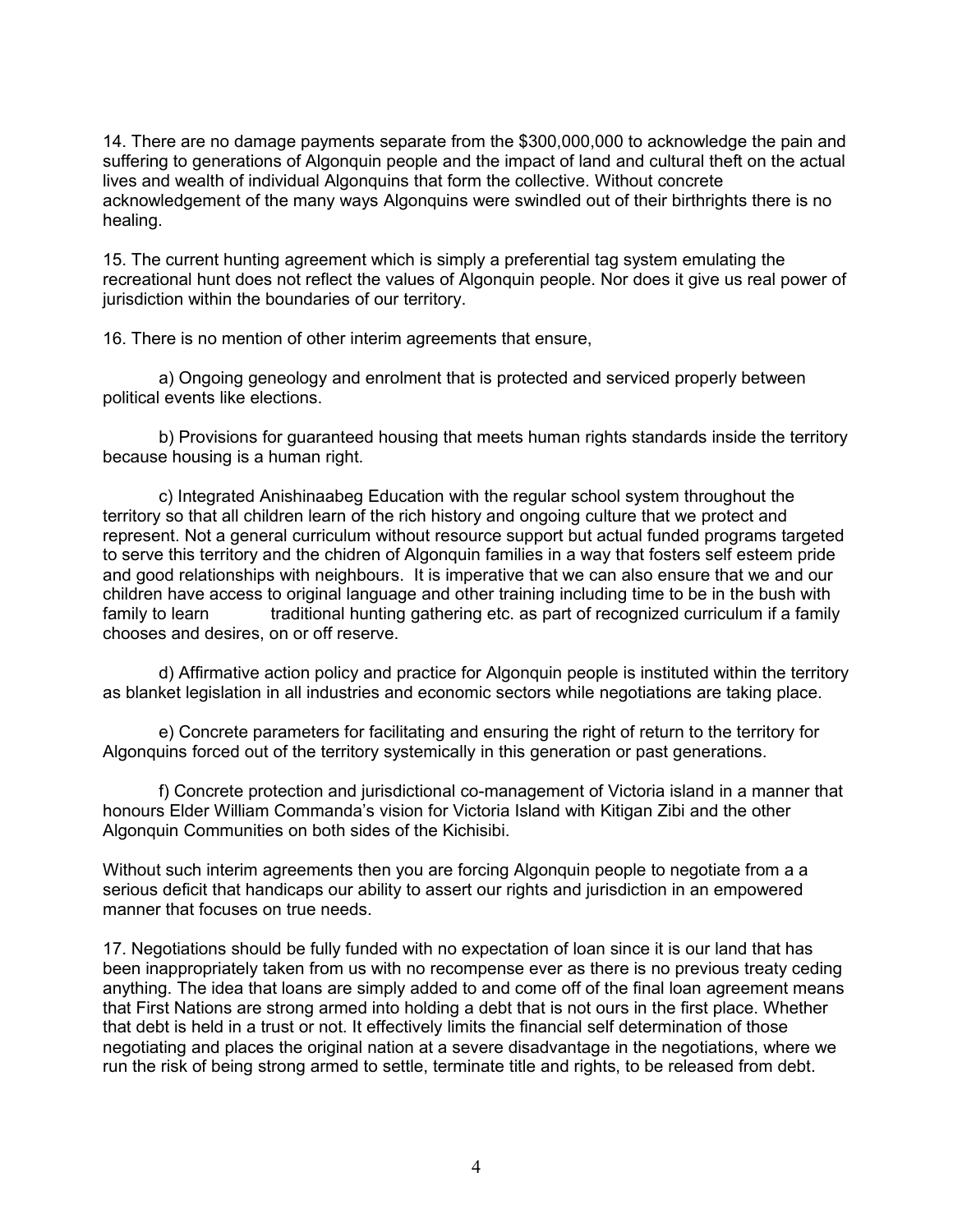18. The Chaudiere Falls is a sacred site of the Algonquin people from both sides of the Kichisibi (Ottawa River). All properties within and under the riverway carry special significance as the heart of the traditional unceded territory of the Algonquin as a whole and need to be protected as such. Therefore any attempt to build condominiums through a private arrangement at this time is highly suspect regardless of private patents illegitimately acquired over time. If the Government of Canada has over time sold sacred lands for private use then it is the Government of Canada that must rectify this problem with the land holders that are now harmed by its failure over time to respect Algonquin lands and people from molestation. If promises have been made to employ Algonquin companies then those arrangements need to be fulfilled and another site chosen for the actual development.

I intend to talk freely with all friends and family about my concerns and reasons and will encourage them to vote no as well at this time. I would like to change my stance in the future and I look forward to a more positive equitable and concrete AIP that reflects Algonquin world views, laws, and value much more effectively than this current draft.

I do not feel that the Algonquins of Ontario at this time have drafted a Preliminary Draft Agreement that I can support if this is the one proposed for vote to continue negotiations.

From what I have read and with an understanding of recent conversations at the United Nations cited below there is much to be done to ensure that our Nation is dealt with in a manner that conforms to international standards.

"The land claims policy was one of the main targets of the distinguished international jurist, Anja Seibert-Fohr (Germany). In the open session on July 8, she said she was very concerned that "disputes over Indigenous peoples' rights to benefit from and control lands are continuing." Part of the problem, she suggested was "the uncertainty of the scope of aboriginal titles and rights." She failed to understand why "constitutionally protected aboriginal rights are not specifically defined in legally enforceable terms" in a way that reflected their rights in Section 35 of the Canadian constitution.

When the Canadian Aboriginal Affairs spokesperson, François Weldon, said Canada prefers a case by case approach Seibert-Fohr replied: "It appears to me that the case by case approach is the very reason for the problems faced by aboriginal communities. I would think a clear document would help define future rights as well as present ones.

Seibert-Fohr also brought up the question of extinguishment of Aboriginal title and rights and pointed out it was something that the international community had criticized several times in the past 15 years."

I require acknowledgement of my correspondence from all parties contacted for my personal records so that I can confirm that my concerns have been seen and how they are being addressed.

I am positive about the turn of government that has occurred federally and I hope to see true change when it comes to the way this Nation State conducts its relationships with Aboriginal people across Canada. Of course this issue is of primary concern to me personally and closest to my heart in terms of ongoing and true reconciliation both internally within my Nation and externally with both the Federal Government and the Government of Ontario.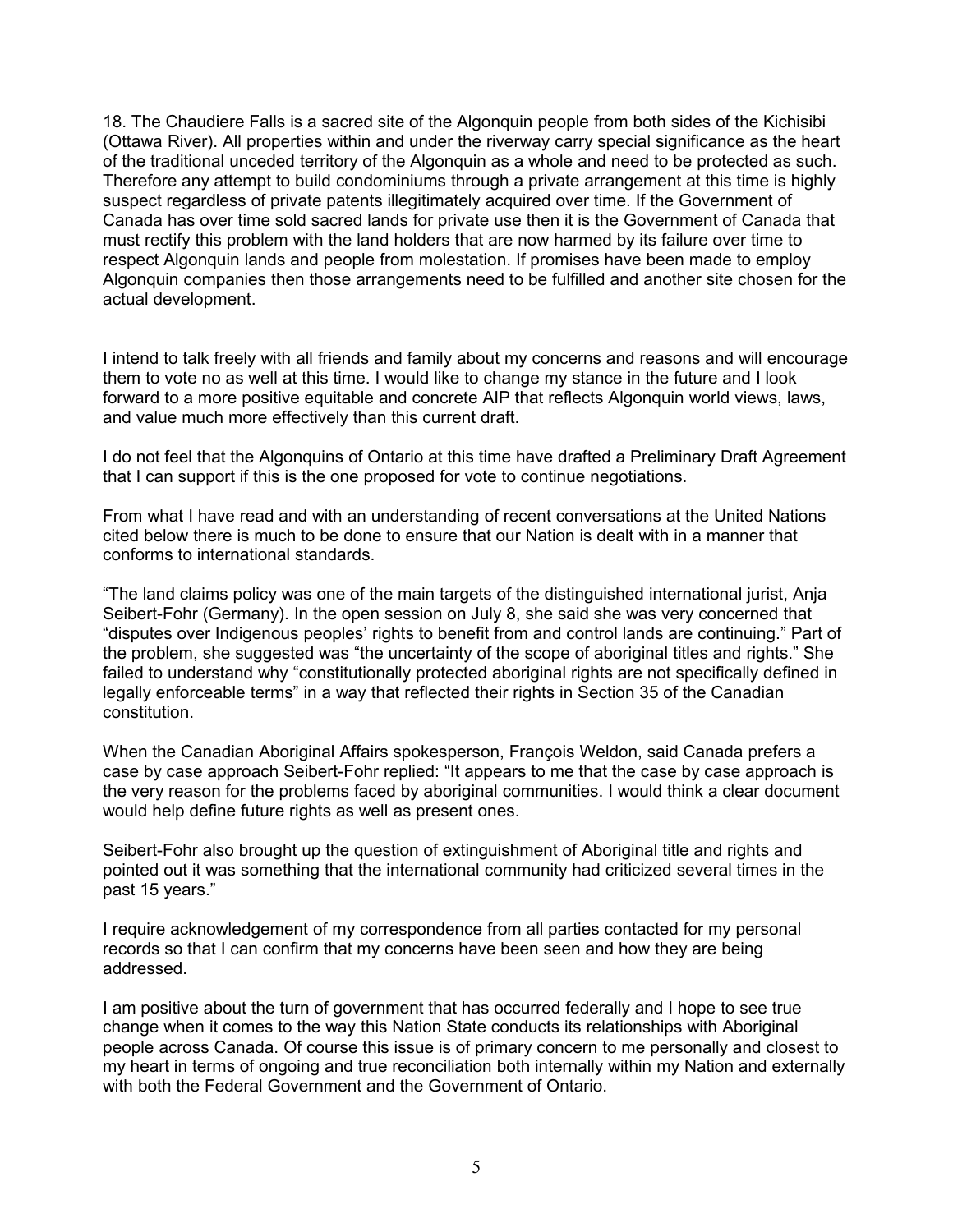Sincerely,

Heather Majaury

Heather Majaury Enrolled Non Status Algonquin *(address removed from published document)* heather.majaury@gmail.com Cell 519 404 2019

PS. I have included maps to situate and compare with regard to the land base I am specifically discussing.